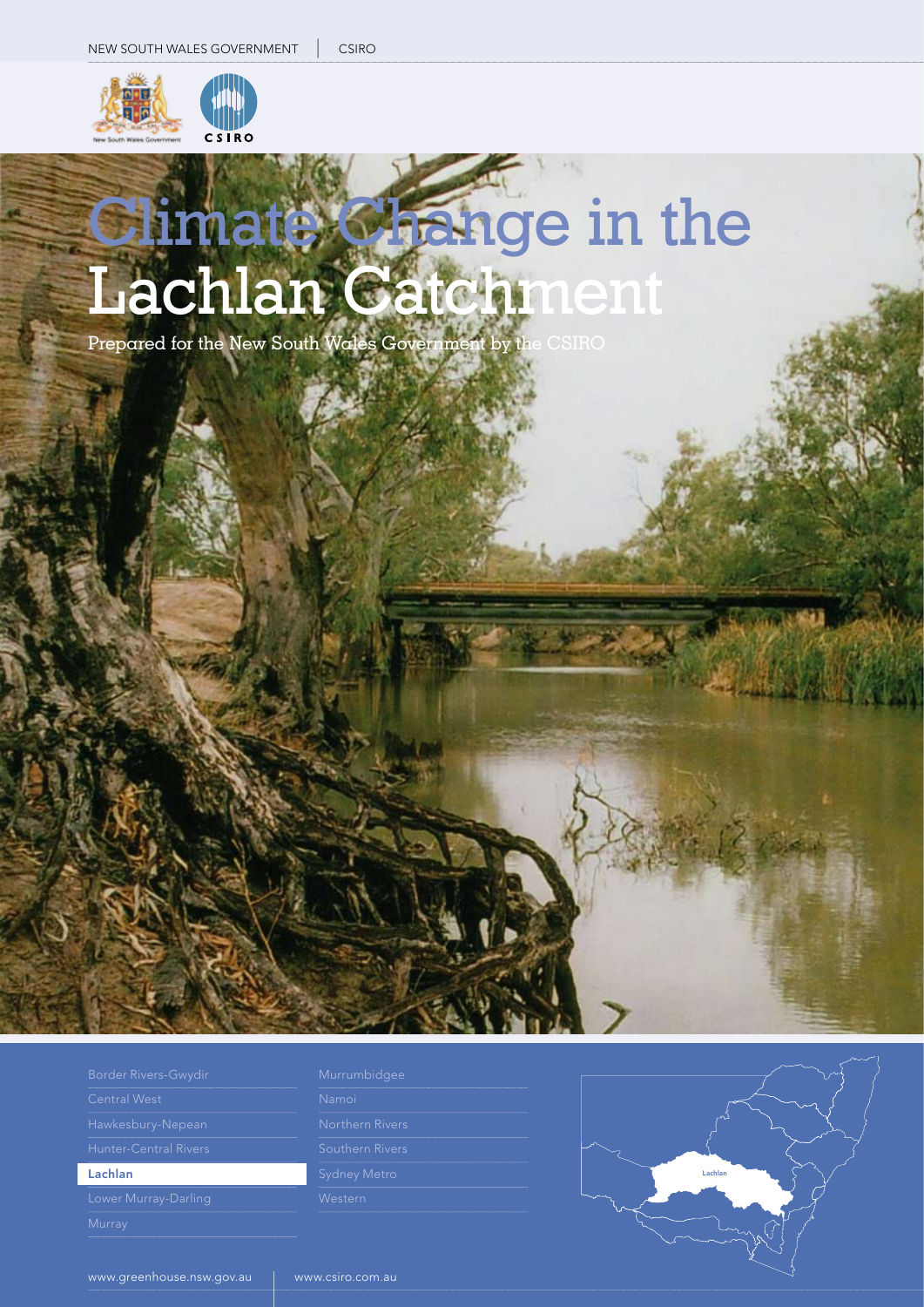

The following brochure has been prepared by the CSIRO to provide information regarding climate change and its consequences for landowners, landusers and the general public within the Lachlan Catchment. The information presented here is based upon recent technical reports produced for the New South Wales Government by the CSIRO as well as data from the Australian Bureau of Meteorology and other peer-reviewed scientific studies. This brief summary provides an entry-point for raising awareness about climate change and for locating additional information.

### Important Notice

© Copyright Commonwealth Scientific and Industrial Research Organisation ('CSIRO') Australia 2007

All rights are reserved and no part of this publication covered by copyright may be reproduced or copied in any form or by any means except with the written permission of CSIRO.

The results and analyses contained in this Report are based on a number of technical, circumstantial or otherwise specified assumptions and parameters. The user must make its own assessment of the suitability for its use of the information or material contained in or generated from the Report. To the extent permitted by law, CSIRO excludes all liability to any party for expenses, losses, damages and costs arising directly or indirectly from using this Report.

### Use of this Report

The use of this Report is subject to the terms on which it was prepared by CSIRO. In particular, the Report may only be used for the following purposes:

- This Report may be copied for distribution within the Client's organisation.
- The information in this Report may be used by the entity for which it was prepared ("the Client"), or by the Client's contractors and agents, for the Client's internal business operations (but not licensing to third parties).
- Extracts of the Report distributed for these purposes must clearly note that the extract is part of a larger Report prepared by CSIRO for the Client.

The Report must not be used as a means of endorsement without the prior written consent of CSIRO.

The name, trade mark or logo of CSIRO must not be used without the prior written consent of CSIRO.

*The photographs used in this document have been provided courtesy of the Lachlan Catchment Management Authority.*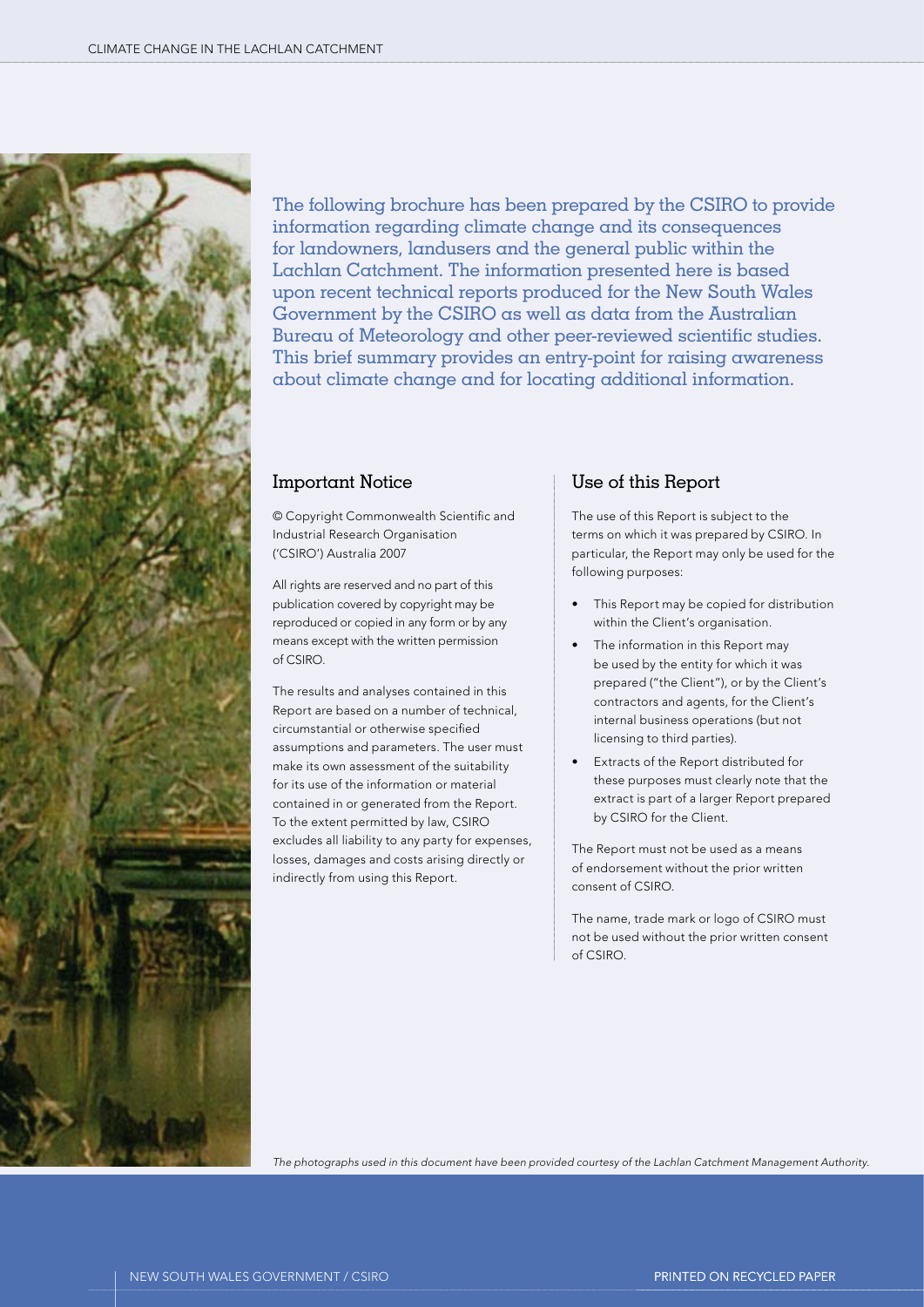

# 1.0 The Problem of **Climate Change**



The Earth's plants and animals depend on the climate to which they are exposed – they benefit when conditions are favourable, and they suffer when conditions become extreme. Humans are no exception.

The crops and water resources that we use to sustain our communities are linked to the climate, and the economic as well as human losses that we experience from hail, cyclones, floods, droughts and bushfires are a reminder of our ever-present vulnerability to the climate system.

It is increasingly clear that our climate is changing. Whereas in the past humans have learned to cope with climatic variability and change that was natural in origin, we are now living in a climate of our own making. The rate at which our climate is being transformed is unprecedented throughout much of human history.

### Evidence of a Changing Global Climate

- Temperatures in the northern hemisphere at the end of the 20th century are believed to have been warmer than they have been at any time in the previous 1,000 to 2,000 years.
- The average global temperature in 2005 was the warmest on record, and eight of the ten warmest years have occurred since 1997.
- The Earth's average surface temperature has risen 0.7°C since 1900.
- Heatwaves and extreme rainfall have become more common in many regions.
- The sea level has risen 1.8 mm per year since 1950 and that rate is accelerating.
- There have been fewer frosts and the ice sheets of Antarctica and Greenland are shrinking.
- The timing of physiological processes in plants and animals is changing throughout the world, and populations are shifting their distributions.

### Evidence of Australian Climate Change

- Average temperatures in Australia rose 0.9°C from 1910 to 2004. There have been more heatwaves and fewer frosts.
- Since 1950, annual rainfall has declined on the eastern seaboard and in the south of the continent, but increased in the northwest.
- Since 1973, droughts have become more intense, and extreme rainfall events have increased in the northeast and southwest.

According to the United Nations' Intergovernmental Panel on Climate Change "most of the warming observed over the last 50 years is attributable to human activities." These activities – mainly the burning of fossil fuels such as coal, oil, and natural gas – have released vast quantities of greenhouse gases into the atmosphere.

Most greenhouse gases have a long lifetime in the atmosphere. This means that even with reductions in greenhouse gas emissions, there would be a delay of several decades before those reductions have a significant effect on greenhouse gas levels in the atmosphere. Recent studies indicate that no matter how quickly we act, we are already committed to additional global warming during the 21st century of around 0.5°C and the subsequent impacts that are likely to follow.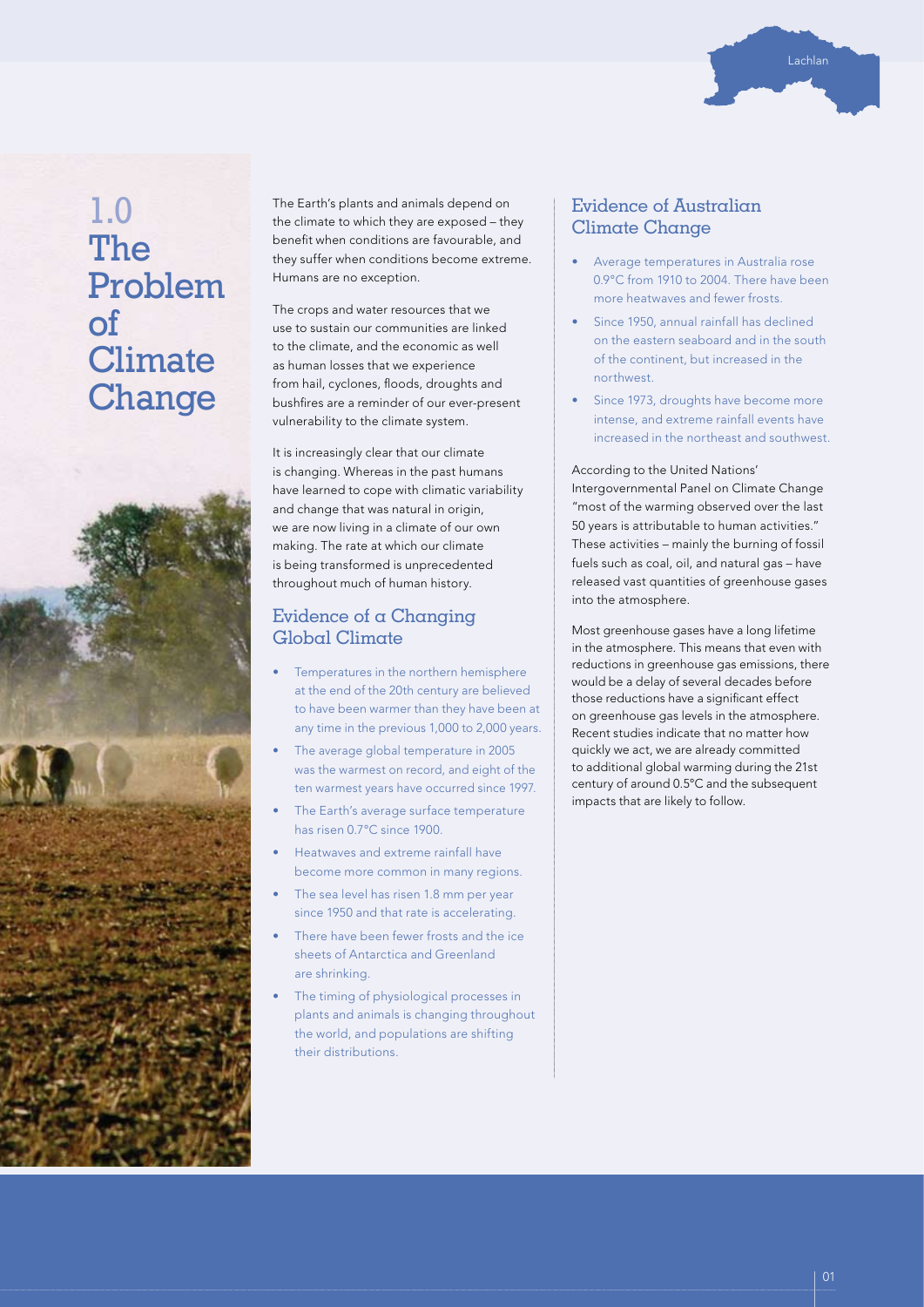# 1.1 What is Causing **Climate** Change?

Much of the energy that drives the Earth's natural processes comes directly from the Sun. Around half of the Sun's energy that reaches the Earth breaks through the atmosphere, warming the surface of the planet. The land and oceans then radiate that heat, some of which is trapped by greenhouse gases in the atmosphere. The principal greenhouse gases are water vapour, carbon dioxide, methane and nitrous oxide.

This trapping of heat energy is known as the 'greenhouse effect' – keeping temperatures higher than they otherwise would be, just like a glass greenhouse keeps plants warm (Figure 1). Without this process, the global average surface temperature would be closer to minus 18°C, instead of the current 15°C.

### Figure 1. The Greenhouse Effect



Some solar radiation is reflected by the earth and the atmosphere Some of the infrared radiation passes through the atmosphere, and some is absorbed and re-emitted in all directions by greenhouse gas molecules. The effect of this is to warm the earth's surface and the lower atmosphere.

Solar radiation passes through the clear atmosphere



Infrared radiation is emitted from the earth's surface

The problem we now face is that human actions - particularly burning fossil fuels, agriculture and land clearing - are increasing concentrations of greenhouse gases in the atmosphere. Since 1750, the amount of carbon dioxide in the atmosphere has risen 35%, and the current concentration is higher than at any time in at least the past 650,000 years. The level of nitrous oxide has also risen 17% and methane 151%. This has enhanced the greenhouse effect by trapping more heat, leading to global warming.

Scientists assert that there will be continued warming and increases in sea levels with significant impacts on natural and human

systems. Globally, these impacts include coastal flooding; more heatwaves, storms and droughts; less frost, snow and polar ice; more people at risk of food and water shortage; reduced habitat for many plant and animal species and more people exposed to infectious diseases such as malaria.

In response to this challenge, we need to do two things: start planning adaptation strategies to minimise the negative consequences, and reduce greenhouse gas emissions to slow the rate of global climate change.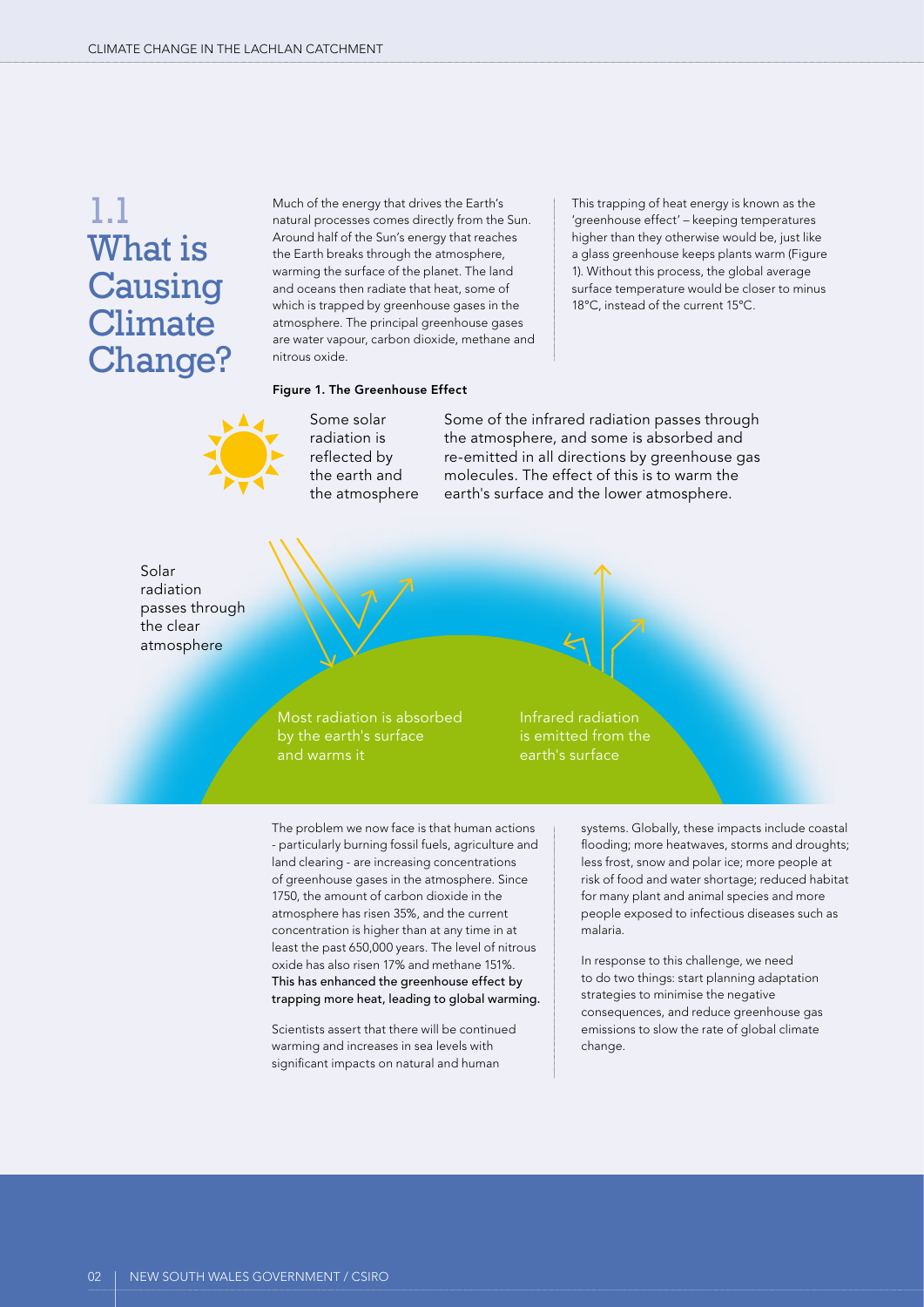

# 2.0 **Climate Change** in New South **Wales**

In 2004, the CSIRO and the Bureau of Meteorology released a report on behalf of the NSW Government which looked at past and likely future changes to NSW's climate.

The report found that between 1950–2003, NSW became 0.9°C warmer, with more hot days/nights and fewer cold days/nights. Annual total rainfall declined by an average of 14 mm per decade, with the largest declines in rainfall near the coast due to an increase in El Niño years since the mid-1970s. Extreme daily rainfall intensity and frequency have also decreased throughout much of the State.

#### The report predicted that by the year 2030:

- NSW is likely to become warmer than it was in around 1990.
- There will be more hot days over 35°C and fewer frost days below 0°C.
- Annual rainfall is likely to decline.
- Rainfall runoff and stream flows will be reduced.
- Droughts are likely to become more severe.
- The risk of bushfires is likely to increase.
- Extreme rainfall may become more intense in central and southeast NSW.

#### More detailed findings of the report are listed in Table 1 (below).

| Table 1. Annual and Seasonal Climate Projections for New South Wales |                                                                  |                                                                      |  |  |  |  |
|----------------------------------------------------------------------|------------------------------------------------------------------|----------------------------------------------------------------------|--|--|--|--|
| <b>Season</b>                                                        | 2030                                                             | 2070                                                                 |  |  |  |  |
| Annual                                                               | • Warmer by $+0.2-+2.1$ °C<br>Rainfall change of $-13 - +7\%$    | Warmer by $+0.7-+6.4$ °C<br>Rainfall change of $-40 - +20\%$         |  |  |  |  |
| Summer                                                               | • Warmer by $+0.2 - +2.3$ °C<br>Rainfall change of $-13 - +13\%$ | • Warmer by $+0.7-+7.1^{\circ}C$<br>Rainfall change of $-40 - +40\%$ |  |  |  |  |
| Autumn                                                               | • Warmer by $+0.2 - +1.9$ °C<br>Rainfall change of -13 - +13%    | • Warmer by $+0.7 - +5.6$ °C<br>Rainfall change of -40 - +40%        |  |  |  |  |
| <b>Winter</b>                                                        | • Warmer by $+0.2 - +2.3$ °C<br>Rainfall change of $-13 - +7\%$  | • Warmer by $+0.7 - +5.6$ °C<br>Rainfall change of $-40 - +20\%$     |  |  |  |  |
| <b>Spring</b>                                                        | • Warmer by $+0.2 - +2.1$ °C<br>Rainfall change of $-20 - +7\%$  | Warmer by $+0.7 - +7.1$ °C<br>Rainfall change of -60 - +20%          |  |  |  |  |

# 3.0 The Lachlan **Catchment**

The Lachlan Catchment covers an area of approximately 84,700 square kilometers in central NSW. It is flanked by the Macquarie and Bogan Catchments to the north, the Darling to the west, the Murrumbidgee to the south, and the Sydney/Shoalhaven Basin to the east. The catchment also encompasses 24 local government areas, and it falls predominantly within the Wiradjuri Aboriginal tribal area. The Lachlan Catchment has a population greater than 100,000 people and accounts for 14% of NSW's agricultural production.

The Lachlan River rises near Gunning and terminates in the Great Cumbung Swamp near Oxley, 1,450 river kilometres to the west. Major tributaries of the Lachlan include the Abercrombie, Boorowa, Belubula and

Crookwell Rivers. The main dam regulating flows in the Lachlan River is Wyangala Dam, which is located at the junction of the Lachlan and Abercrombie Rivers. In addition, there are numerous weirs along the length of the Lachlan River including: Nanami, Cottons, Jemalong, Booberoi, Lake Cargelligo, Lake Brewster, Willandra, Gonowlia, Hillston, Whealbah, Torriganny and Booligal. The geological formations throughout the catchment are quite complex and have a significant impact on salinity. The soil types throughout the catchment vary considerably ranging from very robust, durable soils to very fragile, naturally acidic and sodic soils. This variability requires effective management for erosion control as well as nutrient and salinity management.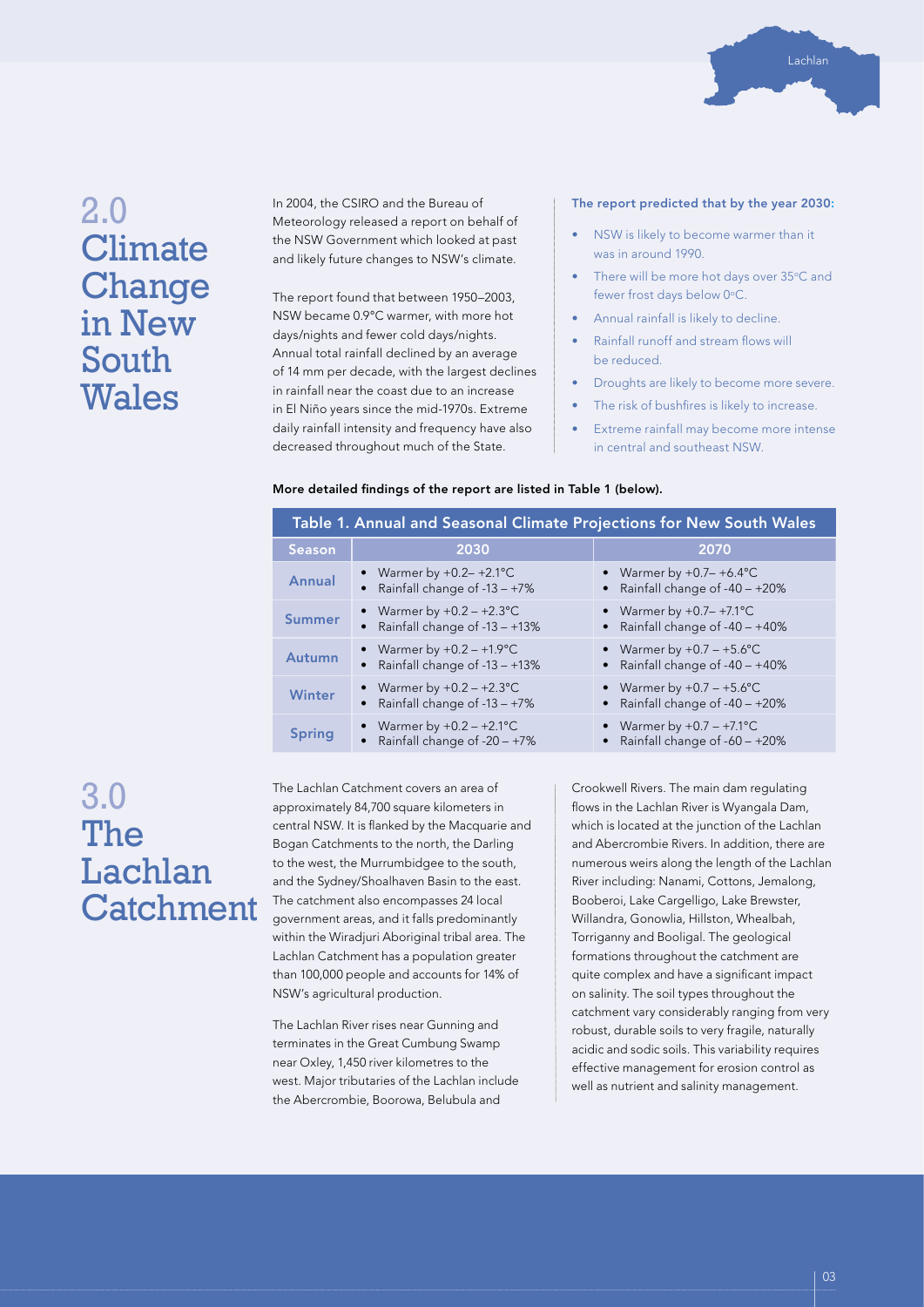# 3.1 The **Climate** of the Lachlan **Catchment**

Summers in the Lachlan Catchment are relatively hot, with average maximum January temperatures of 32–35°C at Forbes, Ivanhoe and Wyalong. However where the elevation rises in the catchment's east, the climate is more mild. For example, average maximum January temperatures at Crookwell are 27°C (Table 2). Based upon data from Wyalong, one would expect approximately 26 days above 35ºC and 3 days above 40°C each year. Winters are cool to mild, with average maximum July temperatures of 14–16°C in Ivanhoe and Forbes, but only 10°C at Crookwell. Frosts are common in the catchment, particularly at higher altitudes. Annual rainfall ranges from about 300 mm/year in the more arid west to almost 900 mm/year further east. Peak precipitation occurs during winter, and the variability in rainfall from one year to the next is high.

A warming of 1.0°C and a 5% decrease in rainfall (a moderate scenario for 2030) would make the climate and Forbes similar to the current climate of Warren, over 200 km to the north west.

#### Figure 2. Climate Projections for New South Wales

(The coloured bars show the range of projected changes corresponding with the colours in the maps)



Since 1950, the region has experienced warming of around 0.8ºC. This is likely to be partly due to human activities. Rainfall has declined by around 20–30 mm per decade. The contribution of human activities to this rainfall decline is hard to distinguish from natural variability.

The future climate of the Lachlan Catchment is likely to be warmer and drier (Figure 2). Such trends would also increase evaporation, heat waves, extreme winds and fire risk.

Nevertheless, despite this trend toward drier conditions, there is also potential for increases in extreme rainfall events. Further details about these changes are described in the following table (Table 2), which compares average conditions for the present climate with ranges of potential change in 2030 and 2070. These projections account for a broad range of assumptions about future global greenhouse gas emissions, as well as differences in how various climate models represent the climate system.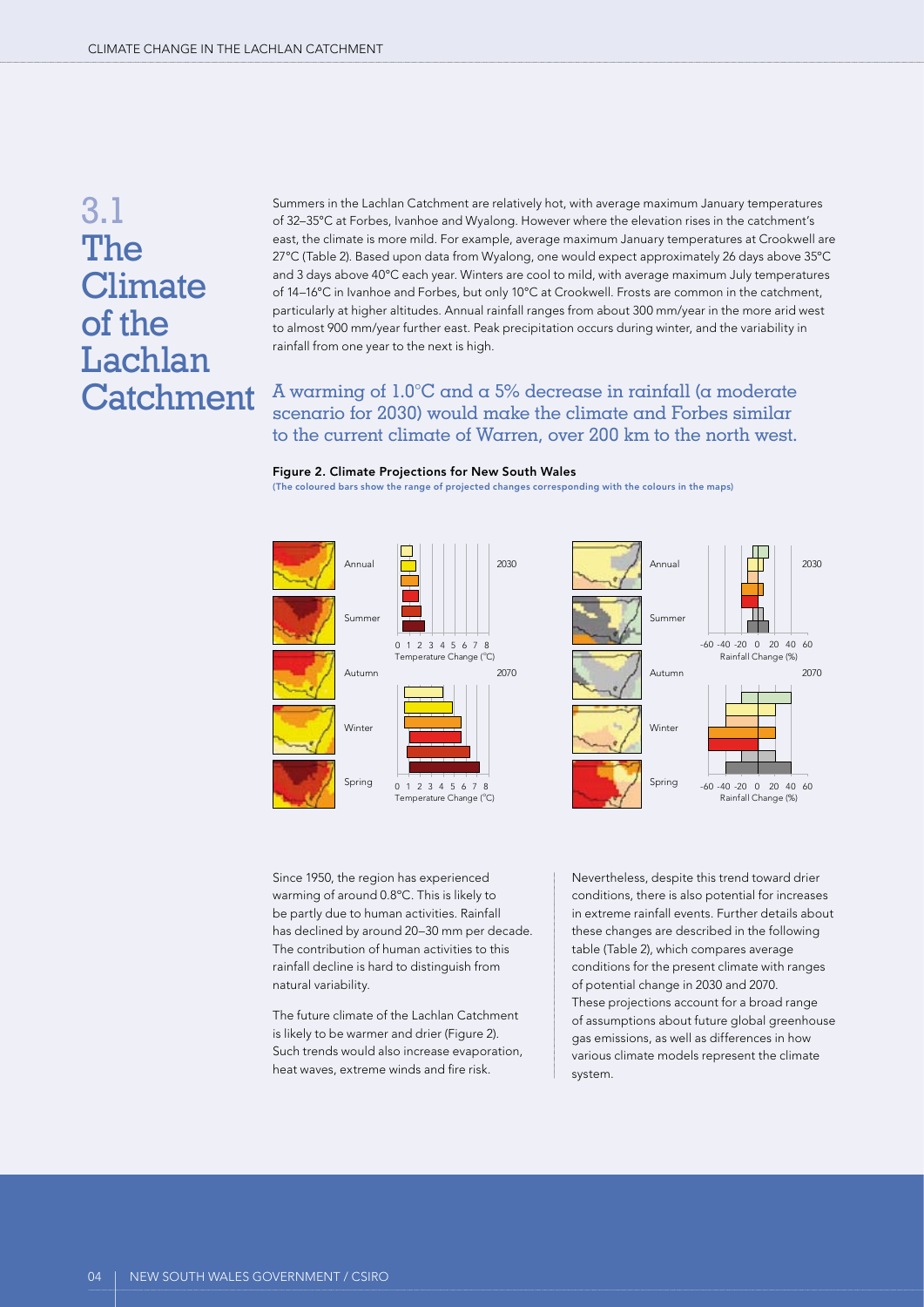| Table 2. Current and Projected Climate Change in the Lachlan Catchment |                                                                                                                                     |                         |                   |  |  |  |
|------------------------------------------------------------------------|-------------------------------------------------------------------------------------------------------------------------------------|-------------------------|-------------------|--|--|--|
|                                                                        | Present (1990) <sup>1</sup>                                                                                                         | <b>Projected Change</b> |                   |  |  |  |
|                                                                        |                                                                                                                                     | 2030                    | 2070              |  |  |  |
| <b>Temperature</b>                                                     |                                                                                                                                     |                         |                   |  |  |  |
| <b>Average</b>                                                         | Crookwell: $10 - 27^{\circ}C^2$<br>Forbes: $14 - 33^{\circ}C^2$<br>Ivanhoe: $16 - 35^{\circ}C^2$<br>Wyalong: 14 - 32°C <sup>2</sup> | $+0.2 - +1.8$ °C        | $+0.7 - +5.6$ °C  |  |  |  |
| No. Days below<br>$0^{\circ}$ C                                        | Wyalong: 9                                                                                                                          | Wyalong: $2 - 7$        | Wyalong: $0 - 5$  |  |  |  |
| No. Days above<br>$35^{\circ}$ C                                       | Wyalong: 26                                                                                                                         | Wyalong: 27 - 42        | Wyalong: 32 - 93  |  |  |  |
| No. Days above<br>$40^{\circ}$ C                                       | Wyalong: 3                                                                                                                          | Wyalong: $4-9$          | Wyalong: $5 - 35$ |  |  |  |
| Rainfall                                                               |                                                                                                                                     |                         |                   |  |  |  |
| <b>Annual Average</b>                                                  | Crookwell: 860 mm<br>Forbes: 527 mm<br>Ivanhoe: 302 mm<br>Wyalong: 481 mm                                                           | $-13 - +7%$             | $-40 - +20%$      |  |  |  |
| Extreme Rainfall <sup>3</sup>                                          |                                                                                                                                     | $-3 - +25%$             | $-7 - +29%$       |  |  |  |
| <b>Evaporation</b>                                                     |                                                                                                                                     | $+2 - +13%$             | $+4 - +40%$       |  |  |  |
| No. Droughts per<br>decade <sup>4</sup>                                | $\overline{3}$                                                                                                                      | $2 - 5$                 | $1 - 10$          |  |  |  |
| <b>Extreme Winds</b>                                                   |                                                                                                                                     | $-5 - +8%$              | $-16 - +24%$      |  |  |  |
| No. Fire Days <sup>5</sup>                                             | Wagga: 50                                                                                                                           | Wagga: 53 - 57          | Wagga: 58 - 72    |  |  |  |
|                                                                        | the contract of the con-                                                                                                            |                         |                   |  |  |  |

1 Present day conditions for temperature and rainfall represent long-term averages from the Bureau of Meteorology. For<br>extreme temperatures, the present average is based on 1964-2003. For fire danger, the present average i

2 Range represents average July and January maximum temperature.

3 Defined as 1 in 40 year 1-day rainfall total. Values represent the range in seasonal projections from a limited set of climate models.

4 The values for drought represent average monthly drought frequencies, based upon the Bureau of Meteorology's criteria for serious rainfall deficiency (see also Burke et al., 2006).

5 Number of days annually with a "very high" or "extreme" fire danger index. Changes are for 2020 and 2050, respectively, as<br>in Hennessy et al. (2005). Data from sites within the catchment were not available, and thus data

3.2

# Impacts of Climate Change in the Lachlan Catchment

Although average changes in temperature, rainfall and evaporation will have long-term consequences for the catchment, the impacts of climate change are more likely to be felt through extreme weather events. Projections suggest there will be more hot days, bushfires, droughts and intense storms. These can all place human life, property and natural ecosystems at increased risk. Additional details regarding climate change impacts on various activities and assets in the catchment are discussed below.

### **Water**

Changes in rainfall and higher evaporation rates are likely to lead to less water for streams and rivers in the Lachlan Catchment, which will have downstream consequences for storages and place strains on the catchment's water resources. For example, due to recent trends toward reduced rainfall, as of August 2006, the Wyangala Dam on the Lachlan River was at only 21% of capacity, and the Carcoar Dam on the Belubula River was at 20%.1

*1 Data obtained from the Water Observation Network: http://wron.net.au/DemosII/DamData/DamMap.aspx*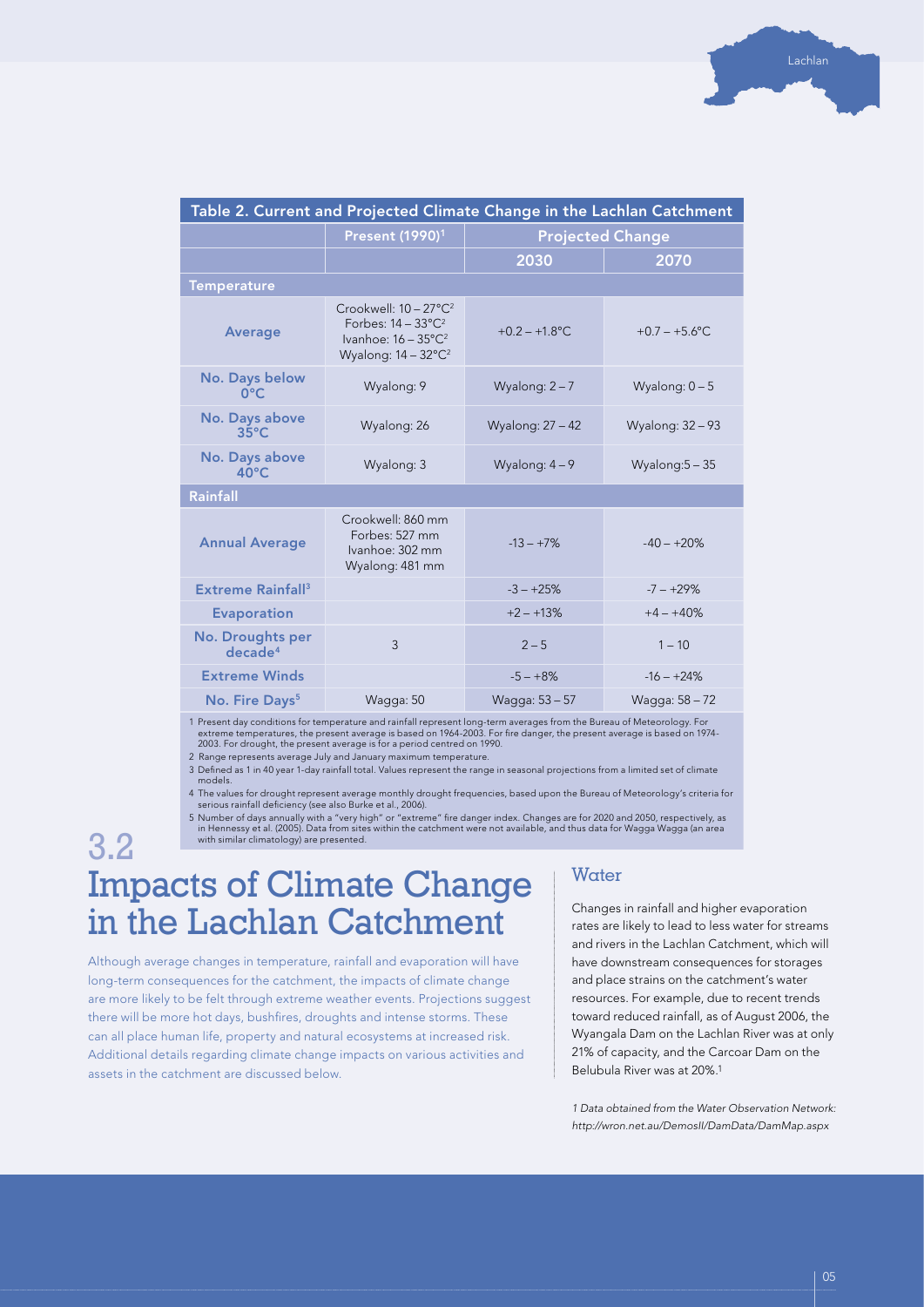Various studies of stream flows in the Murray-Darling Basin indicate that climate change is likely to reduce flows in the future (Hassall and Associates, 1998; Jones and Page, 2001; Beare and Heaney, 2002; Bates et al., 2003). Under the National Water Initiative, the Commonwealth, State and Territory Governments have agreed that water users should bear the risk of such reductions in water availability. As a consequence, water users within the catchment may face long-term reductions in allocations and higher prices for water.

Lower flows and higher temperatures may also reduce water quality within the catchment. For example, low flows, higher temperatures and elevated nutrients create a more favourable environment for potentially harmful algal blooms. Greater fire activity could contaminate water catchments with sediment and ash. Salinity problems in the catchment may be exacerbated by changes in rainfall, temperature and stream flows (Beare and Heaney, 2002). Meanwhile, decreases in runoff due to climate change may reduce the extent and function of freshwater wetlands in the Lachlan Catchment that provide habitat for birds and other wildlife.

### Farms

The farmers of NSW have developed useful adaptation skills that stand them in good stead for dealing with climate change, but they will need to plan for new climatic challenges and opportunities.

Climate change will have both positive and negative impacts on the types of crops that can be grown and on agricultural productivity. For example, higher levels of carbon dioxide in the atmosphere are likely to increase plant growth, but the protein content of those plants is expected to be lower. Low to moderate warming will also help plant growth and extend growing seasons, but a rise in the number of very hot days could damage crops. Dry land grazing (sheep and beef cattle) and broad acre cropping are also likely to benefit from higher carbon dioxide levels, but this may be offset by the effect of higher temperatures (Hassall and Associates, 1998). Furthermore, warmer temperatures will increase heat stress on livestock (Howden et al., 1999a; Jones and Hennessy, 2000), which may affect growth and productivity and, subsequently, livestock management.

Irrigated agriculture is very significant in the region and includes rice, cotton, horticulture and pasture. These industries are likely to be affected by reductions in water availability meaning that water efficiency will be increasingly important. Higher

temperatures also may lead to inadequate winter chilling for some fruit trees, which could reduce fruit yield and quality (Hennessy and Clayton-Greene, 1995). It may become necessary to consider low chill varieties and alternative management options. However, higher temperatures are likely to reduce the risk of damaging winter frosts.

Climate change is also likely to affect viticulture in the catchment, which includes the grape growing regions of Young, Cowra, Orange and the northern part of the Riverina. Warmer grape growing regions (e.g., Riverina) will be affected by climate change differently than cooler grape growing regions (e.g., Orange). Although in the absence of adaptive strategies, grape quality has been shown to decline in response to rising temperatures, increasing yields may compensate for this effect, leading, in some cases, to a net economic benefit. This is true for the Orange region where a 6–12% increase in gross return is projected by 2030 (Webb, 2006). In the Cowra region and Riverina regions, however, the projected impact to gross returns by 2030 is negative (2–14% and 12–46%, respectively).

The key consequence of climate change on farming will clearly be rainfall. Any reduction in rainfall will place most farms under stress, particularly when linked to higher temperatures. For dryland cropping, reductions in rainfall and increases in evaporation directly contribute to reductions in soil moisture. Meanwhile, irrigated agriculture is likely to be affected by tighter constraints on water allocations and higher prices (see above). In this sense, the unusually hot droughts of 2002/03 and 2005/06 may be a sign of things to come. Indirect impacts due to changes in weeds, pests and international markets may also place farms under stress.

### **Biodiversity**

Changes to the climate will have significant effects on the catchment's plants and animals. Currently, 102 species, two populations and five ecological communities (i.e., a collection of species or habitat) are listed as endangered or vulnerable (DEC, 2006). Of particular concern are the endangered Box Gum and Grey Box woodland ecosystems, which represent critical habitat for some of the catchment's iconic species including the Grey-Crowned Babbler, the Superb Parrot and the Regent Honeyeater. Although current threats to the catchment's biodiversity are largely a product of historical alterations of land clearance, river flows and water extraction, climate change is likely to heighten the need for conservation efforts.

The geographic distribution of a species is often defined by its 'climate envelope,' reflecting species-specific tolerances to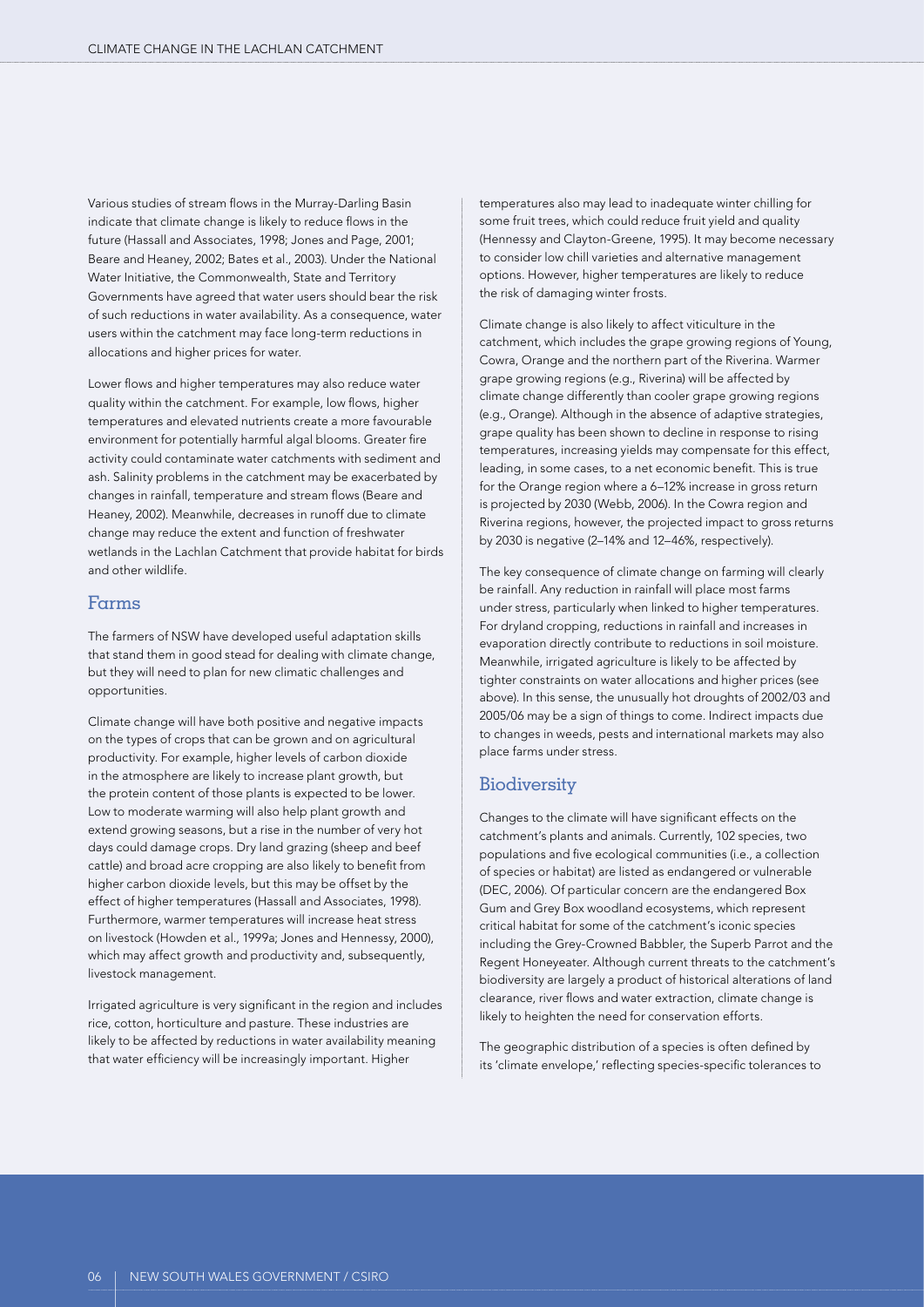extremes of temperature and moisture. Climate change is likely to drive changes in the distribution of some plant and animal species, driving some species out of the catchment or enabling invaders to move in. Meanwhile, even those species capable of coping with climate change alone may succumb to the cumulative effects of multiple stressors.

#### Other risks to biodiversity in the Lachlan Catchment include:

- Reductions in stream flows are likely to have a negative impact on aquatic biodiversity and wetland ecosystems.
- Plants and animals may become 'stranded' in isolated remnants of vegetation as climate zones change, due to a lack of suitable habitat for migration.
- More frequent droughts and fires are likely to increase stress on plants and animals.

### Forests

The Lachlan Catchment's forests and woodlands are a significant asset that is managed for timber production, biodiversity conservation, recreation and other purposes. Research and trial projects in the catchment indicate that farm-based forestry projects can aid in reducing land degradation from salinity and soil erosion (Latham, 2002).

Preliminary research suggests that temperate forests in Australia may increase in productivity with higher temperatures and increased concentrations of atmospheric carbon dioxide. However, these benefits may be offset by decreased rainfall, increased bushfires and changes in pests. Also the benefit of higher carbon dioxide concentrations may be limited over the long-term by the availability of nutrients (Howden et al., 1999c).

Climate change is likely to lead to changes in the distributions of tree species, possible increased invasion by pests, and changes to the habitat that these areas provide for local plants and animals. This will raise new challenges in managing forest areas for biodiversity conservation.

Climate change may also create challenges and opportunities for the plantation industry. Given appropriate selection of tree species and the availability of suitable land, it may be possible to expand plantation forestry within the catchment. However, increased risk of drought and wildfire may affect the feasibility of establishing successful plantations in some areas.

### **Communities**

Warmer winters are likely to reduce cold-related illnesses, but warmer summers are likely to increase the risk of heat-related health problems, especially in the elderly (McMichael, 2003). Warmer temperatures may also contribute to the spread of infectious diseases, although the spread of tropical diseases such as dengue fever into the Lachlan Catchment remains unlikely.

Lachlan

The built environment is also vulnerable to climate change. As well as impacting on homes, climate change will affect infrastructure, commercial buildings and other physical assets. Changes in average climate will affect building design and performance, including structural standards and cooling and heating demand (PIA, 2004). Higher summer temperatures, for example, may induce the revaluation of building design and standards to ensure thermal comfort at minimal cost, while potential increases in extreme winds may necessitate more robust construction. In addition, a study by Austroads (2004) concluded that climate change would contribute to increases in road maintenance costs in NSW of up to 25% by 2100, largely due to assumptions about the effects of climate change and population growth on traffic volumes.

Increases in the intensity of the heaviest rainfall events would increase flash flooding and strains on water infrastructure such as sewerage and drainage systems, particularly in population centres. For example, a study by Minnery and Smith (1996) found that climate change may double flood-related damages in urban areas of NSW. Regardless of changes in such extremes, higher temperatures and lower average rainfall are likely to lead to increased pressure on urban water and energy supplies, unless moderated by demand management measures.

The risk of property loss due to bushfire is also likely to increase. As a consequence of these and other changes in extremes such as winds and floods (Table 2), insurance risk assessments and premiums are likely to be affected.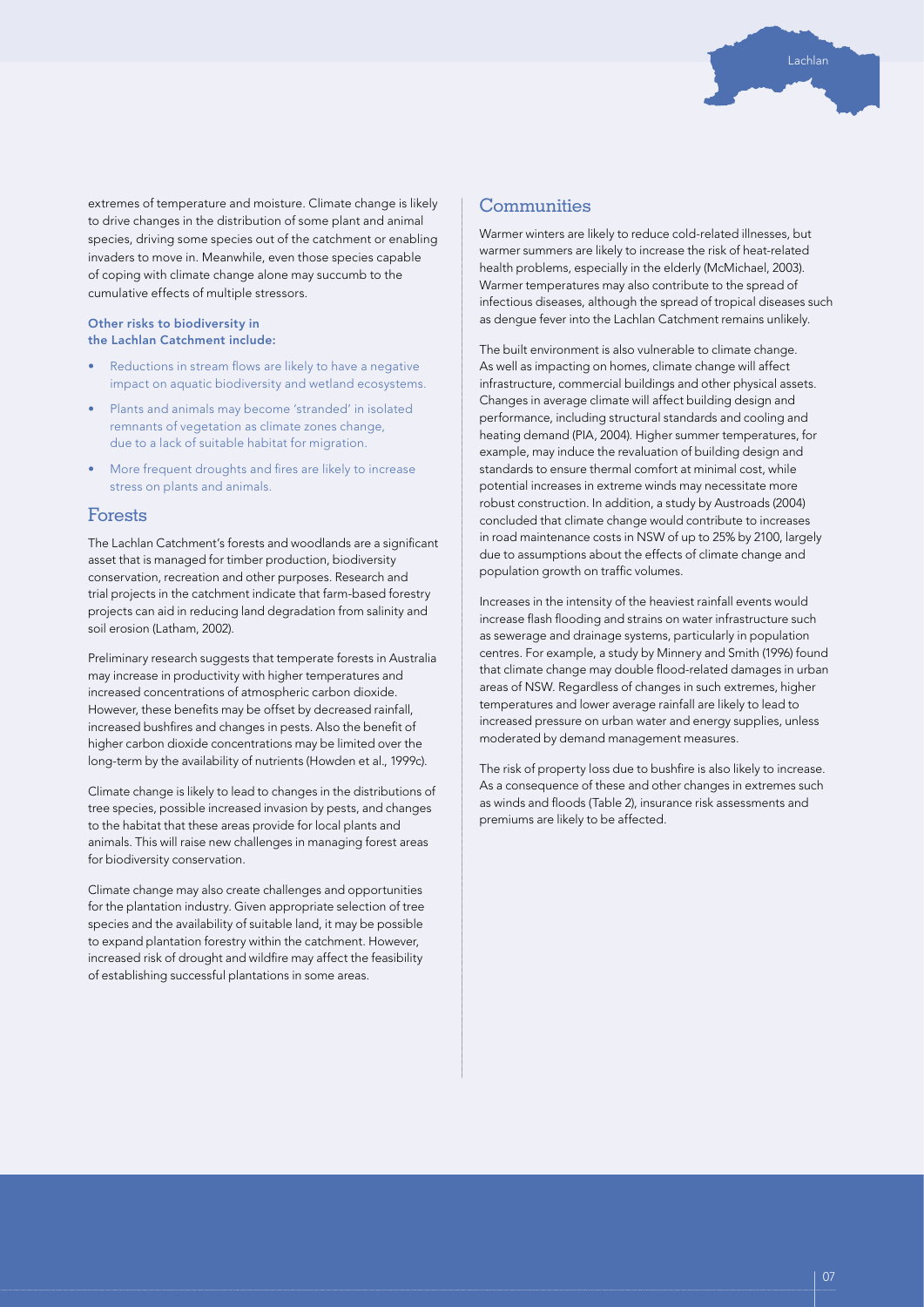# 4.0 Adapting to Climate Change



Adaptation is a risk management strategy involving actions to reduce the negative impacts of climate change and take advantage of new opportunities that may arise. The types of adaptation measures adopted will vary from region-to-region. Because some of the decisions we make today will have lasting implications for future climate vulnerability, we must start planning our adaptive responses now. By doing so, we may help to lessen some of the environmental, economic and social costs of climate change.

### Some examples of potential adaptation measures relevant to the Lachlan Catchment include:

- Improving water-use efficiency.
- Changing to crops that are more tolerant of heat and drought.
- Changing planting times and practices for crops.
- Providing more shade and cooling for livestock.
- Providing migration corridors for vulnerable animal species.
- Reviewing flood and fire management arrangements.

Making sure the catchment has the necessary capacity to implement such adaptation measures means continually expanding research, education and communication.

# 4.1 Adaptation in Action



Throughout much of Australia, users of the land have developed considerable experience in managing the high degree of variability that is characteristic of Australia's climate. However, many individuals and enterprises are recognising that they are contending not just with climate variability, but also climate change, and the past is no longer a reliable indicator of future conditions. In response, a broad range of adaptation actions are being implemented across Australia.

In 1999, the *Masters of the Climate* project collected information from more than 80 landholders on how they were using climate tools to better manage their land resources and farm businesses – 23 were selected as case studies. In 2004, those 23 landowners were visited again to see how they fared during the 2002/03 drought and to identify trends in the use of climate tools over the intervening five years.

#### Some of the observed trends included:

- Solid understanding of local climate history as the basis for greater understanding of climate variability and change.
- Growing use of weather and climate websites for both long and short-term forecasts.
- The application of sophisticated tools (such as software for tracking sub-soil moisture and wheat yields) for making full use of all available moisture.
- Shifts in the nature of crops and stock run on properties, with a movement away from riskier varieties and activities.
- Opportunistic decision-making being ready to act on short notice to take advantage of weather conditions.
- In a few cases, deciding to leave the enterprise altogether.

All of the *Masters of the Climate* case studies from 1999 and 2004 are available over the internet at www.managingclimate.gov.au/ information\_resources.asp.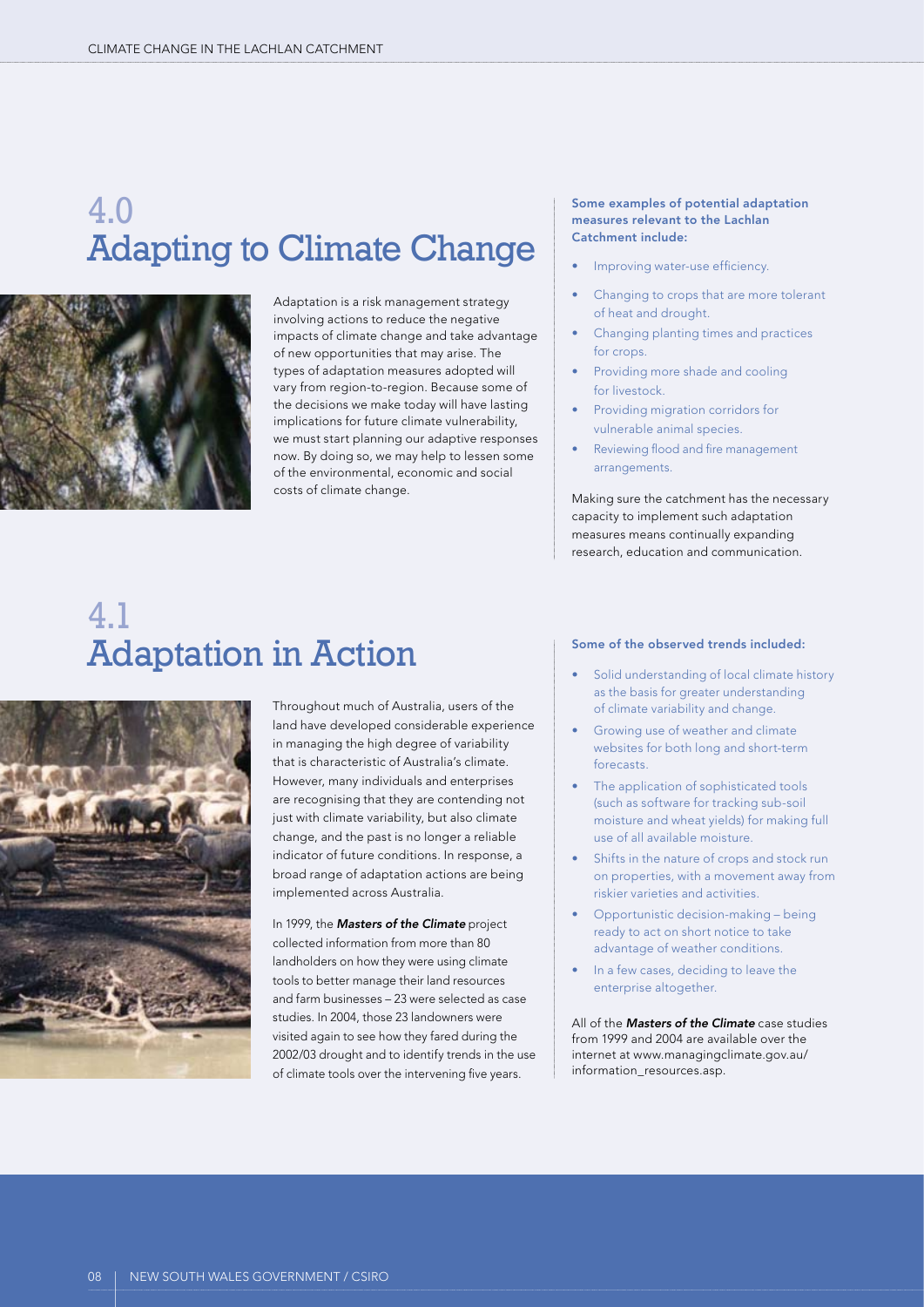# 5.0 What is the New South Wales Government Doing?

The NSW Government is taking a leadership role in the responding to climate change. In late 2005 the NSW Greenhouse Plan was released, which outlines the NSW Government's response to climate change.

The NSW Greenhouse Plan outlines polices and actions in three main areas:

- Awareness Raising
- Adapting to Climate Change
- Reducing Greenhouse Gas Emissions.

Copies of the Plan can be downloaded from www.greenhouse.nsw.gov.au.



# What's Happening in the Lachlan Catchment?

The following activities are currently underway within the Lachlan Catchment with the goal of improving both knowledge about climate variability and change in the catchment, and adaptation options to reduce the catchment's vulnerability:

6.0

• The Lachlan Catchment Management Authority (CMA) has developed a Catchment Action Plan and annual investment plan for improving the condition of natural resources through improved community awareness, education and land management.

• The CMA is involved in the development of macro water sharing plans that will govern the extraction and regulation of water based on sustainable yields that consider the economic and environmental constraints of the water source.

• The CMA is organising and supporting the Bureau of Meteorology and NSW Department of Primary Industry's (DPI) climate change and variability information sessions within the catchment. In addition, the CMA is supporting and promoting more detailed NSW DPI farmer workshops on climate change

and enhancing climate change training for CMA staff and other stakeholders.

The CMA runs Property Management Planning involving physical property planning, whole farm financial, enterprise evaluation and provides monitoring tools for improved matching of enterprise to land capability, water use efficiency, sustainability and profitability.

The implementation of the Lachlan Remnant Vegetation Conservation and Enhancement Program to assist with the improvement of environmental services including the provision of clean air, clean water, mitigation of greenhouse effects, provision of food and habitat for insects, birds and other animals.

• The CMA is working with the community to conserve remnant vegetation, revegetate the riparian zones and over cleared landscapes, and encourage the connectivity of the existing large remnants within the catchment.